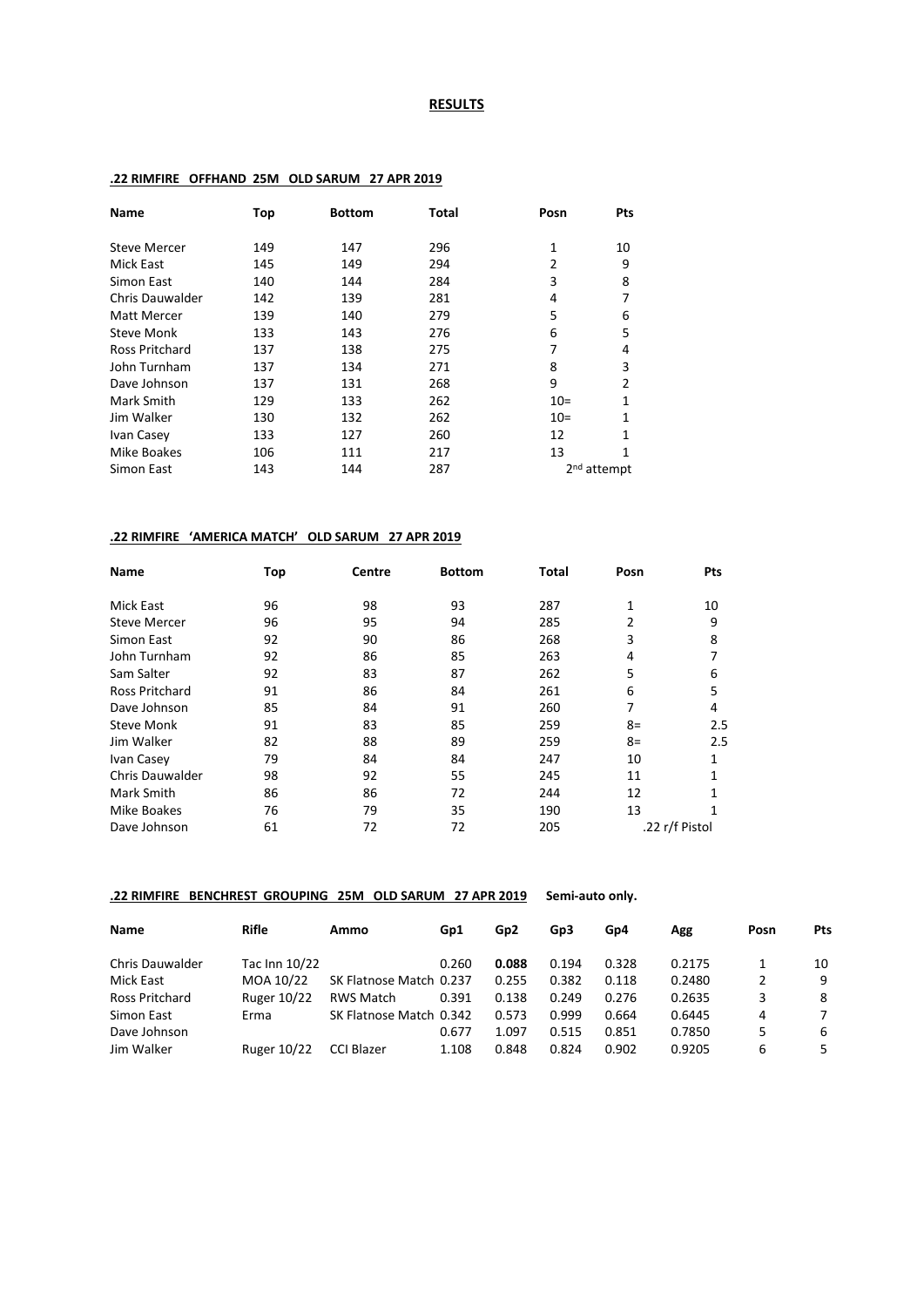# **GALLERY RIFLE (CF) OFFHAND 25M OLD SARUM 5 MAY 2019**

| Name                   | Top     | <b>Bottom</b> | <b>Total</b> | Posn           | Pts                     | <b>Sights</b> |
|------------------------|---------|---------------|--------------|----------------|-------------------------|---------------|
| <b>Mick East</b>       | 142     | 146           | 288          | $\mathbf{1}$   | 10                      | Scope         |
| Ed Warden              | 147     | 140           | 287*         | $\overline{2}$ | 9                       | Iron          |
| Rod Cotton             | 139     | 136           | 275          | 3              | 8                       | Iron          |
| Chris Blackler         | 136     | 135           | 271          | 4              | $\overline{7}$          | Scope         |
| Chris Dauwalder        | 137     | 133           | 270          | $5=$           | 5.5                     | Iron          |
| John Turnham           | 136     | 134           | 270          | $5=$           | 5.5                     | Iron          |
| Alex Harding           | 131     | 128           | 259          | $\overline{7}$ | 4                       | Iron          |
| Harold Isaac           | 124     | 130           | 254          | 8              | 3                       | Scope         |
| <b>Ross Pritchard</b>  | 127     | 125           | 252          | 9              | $\overline{2}$          | Scope         |
| Dave Johnson           | 123     | 121           | 243          | 10             | $\mathbf{1}$            | Iron          |
| <b>Richard Clapp</b>   | 120     | 123           | 243          | 11             | 1                       | Scope         |
| Peter Kiy              | 126     | 115           | 241          | 12             | $\mathbf{1}$            | Scope         |
| Shane Stockman         | 117     | 121           | 238          | 13             | $\mathbf{1}$            | Iron          |
| Sam Salter             | 123     | 114           | 237          | $14 =$         | $\mathbf{1}$            | Scope         |
| Jim Walker             | 101(14) | 136(16)       | 237          | $14 =$         | $\mathbf{1}$            | Iron          |
| James Thompson         | 119     | 117           | 236          | 16             | 1                       | Iron          |
| Mark Smith             | 116     | 98            | 214          | 17             | $\mathbf{1}$            | Scope         |
| Rod Cotton             | 137     | 133           | 270          |                | 2 <sup>nd</sup> attempt | Iron          |
| <b>Iron Sights</b>     |         |               |              |                |                         |               |
| <b>Ed Warden</b>       | 147     | 140           | 287*         | $\mathbf{1}$   | 10                      |               |
| Rod Cotton             | 139     | 136           | 275          | $\overline{2}$ | 9                       |               |
| <b>Chris Dauwalder</b> | 137     | 133           | 270          | $3=$           | 7.5                     |               |
| John Turnham           | 136     | 134           | 270          | $3=$           | 7.5                     |               |
| Alex Harding           | 131     | 128           | 259          | 5              | 6                       |               |
| Dave Johnson           | 123     | 121           | 243          | 6              | 5                       |               |
| Shane Stockman         | 117     | 121           | 238          | $\overline{7}$ | $\overline{4}$          |               |
| Jim Walker             | 101(14) | 136(16)       | 237          | 8              | 3                       |               |
| James Thompson         | 119     | 117           | 236          | 9              | $\overline{2}$          |               |
| Rod Cotton             | 137     | 133           | 270          |                | 2 <sup>nd</sup> attempt |               |

# **\* Equals club record**

# **GALLERY RIFLE (CF) 'MULTI-TARGET' OLD SARUM 5 MAY 2019**

| <b>Name</b>            | Left | <b>Right</b> | Total  | Posn        | Pts                     | <b>Sights</b> |
|------------------------|------|--------------|--------|-------------|-------------------------|---------------|
| Ed Warden              | 57.7 | 58.5         | 115.12 | 1           | 10                      | Iron          |
| Chris Blackler         | 57.4 | 56.6         | 113.10 | 2           | 9                       | Scope         |
| <b>Mick East</b>       | 57.6 | 55.5         | 112.11 | 3           | 8                       | Scope         |
| <b>Richard Clapp</b>   | 55.4 | 52.2         | 107.6  | 4           | 7                       | Scope         |
| Dave Johnson           | 55.2 | 49.2         | 104.4  | 5           | 6                       | Iron          |
| Shane Stockman         | 47.0 | 49.1         | 96.1   | 6           | 5                       | Iron          |
| <b>Ross Pritchard</b>  | 45.1 | 47.4         | 92.5   | 7           | 4                       | Scope         |
| Alex Harding           | 47.0 | 45.2         | 92.2   | 8           | 3                       | Iron          |
| <b>Rod Cotton</b>      | 49.1 | 43.0         | 92.1   | 9           | $\overline{2}$          | Iron          |
| Harold Isaac           | 50.1 | 41.2         | 91.3   | 10          | $\mathbf{1}$            | Scope         |
| Peter Kiv              | 49.2 | 39.0         | 88.2   | 11          | 1                       | Scope         |
| John Turnham           | 46.3 | 35.1         | 81.4   | 12          | 1                       | Iron          |
| James Thompson         | 41.2 | 32.0         | 73.2   | 13          | 1                       | Iron          |
| Mark Smith             | 40.1 | 28.2         | 68.3   | 14          | 1                       | Scope         |
| <b>Chris Dauwalder</b> | 33.0 | 25.0         | 58.0   | .357 Pistol |                         |               |
| Chris Blackler         | 53.3 | 54.4         | 107.7  |             | 2 <sup>nd</sup> attempt |               |
| <b>Iron Sights</b>     |      |              |        |             |                         |               |
| Ed Warden              | 57.7 | 58.5         | 115.12 | 1           | 10                      |               |
| Dave Johnson           | 55.2 | 49.2         | 104.4  | 2           | 9                       |               |
| Shane Stockman         | 47.0 | 49.1         | 96.1   | 3           | 8                       |               |
| Alex Harding           | 47.0 | 45.2         | 92.2   | 4           | 7                       |               |
| <b>Rod Cotton</b>      | 49.1 | 43.0         | 92.1   | 5           | 6                       |               |
| John Turnham           | 46.3 | 35.1         | 81.4   | 6           | 5                       |               |
| James Thompson         | 41.2 | 32.0         | 73.2   | 7           | 4                       |               |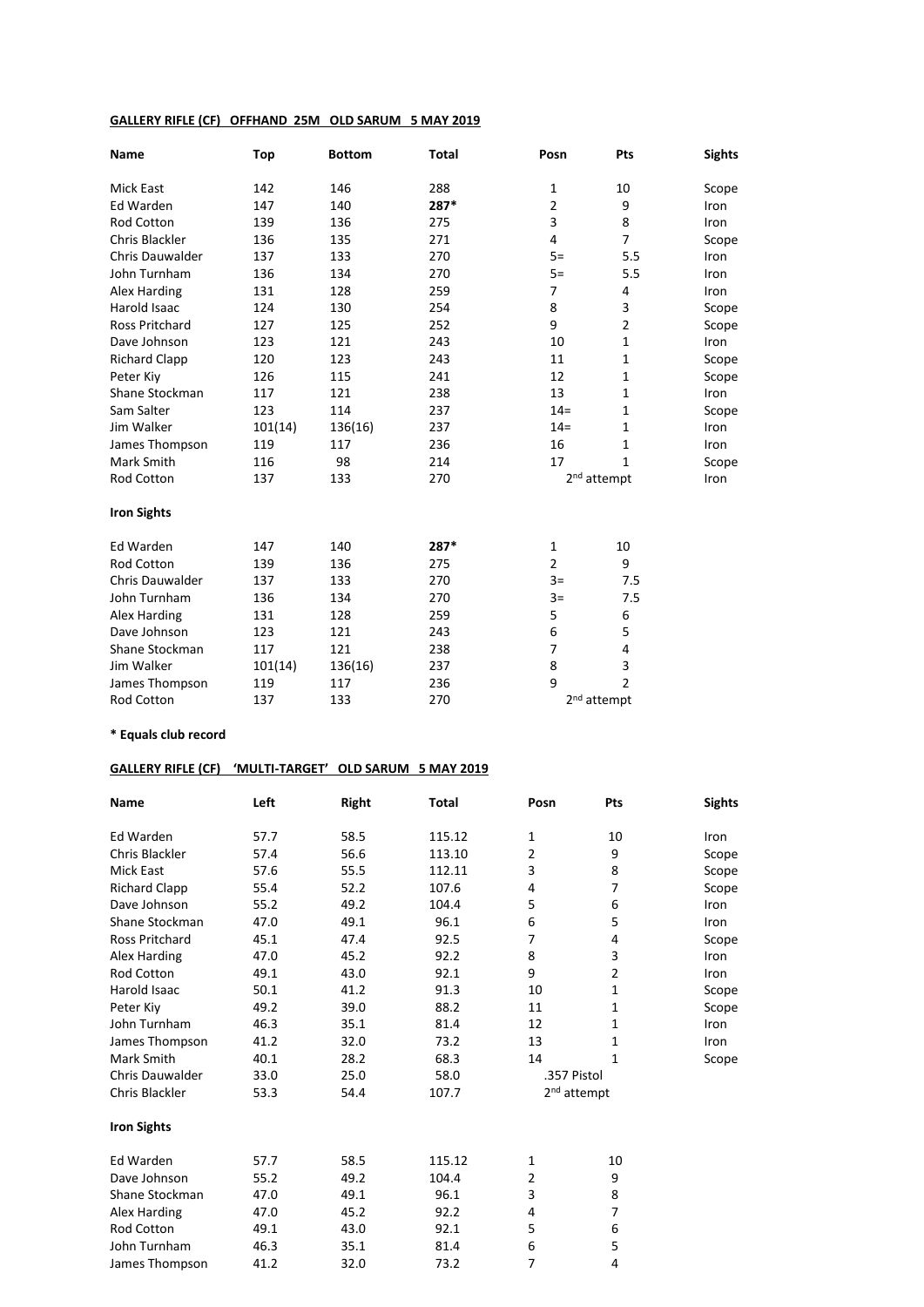#### **.22 Pistol**

| Ed Warden    | 47.0 | 49.1 | 96.1 |           | 10 |
|--------------|------|------|------|-----------|----|
| Mick East    | 43.1 | 42.0 | 85.1 |           | a  |
| Dave Johnson | 36.0 | 39.0 | 75.0 |           |    |
| Rod Cotton   | 36.1 | 29.0 | 65.1 | $\Lambda$ |    |

### **.22 RIMFIRE OFFHAND 25M OLD SARUM 12 MAY 2019**

| <b>Name</b>            | Top | <b>Bottom</b> | Total | Posn           | Pts |
|------------------------|-----|---------------|-------|----------------|-----|
| Simon East             | 142 | 143           | 285   | 1              | 10  |
| Harry B-Jones          | 142 | 139           | 281   | $\overline{2}$ | 9   |
| <b>Chris Dauwalder</b> | 140 | 140           | 280   | 3              | 8   |
| Shane Stockman         | 139 | 139           | 278   | 4              | 7   |
| Alex Harding           | 138 | 135           | 273   | $5=$           | 5.5 |
| Steve Jugg             | 133 | 140           | 273   | $5=$           | 5.5 |
| <b>Brian Biggs</b>     | 133 | 138           | 271   | 7              | 4   |
| Ivan Casey             | 134 | 135           | 269   | $8=$           | 2.5 |
| Sam Egerton (G)        | 136 | 133           | 269   | $8=$           |     |
| <b>Steve Monk</b>      | 134 | 135           | 269   | $8=$           | 2.5 |
| <b>Ross Pritchard</b>  | 134 | 134           | 268   | 11             | 1   |
| Jim Walker             | 130 | 132           | 262   | 12             | 1   |
| Mark Smith             | 124 | 136           | 260   | 13             | 1   |
| Harold Isaac           | 120 | 123           | 243   | 14             | 1   |
| Mike Boakes            | 105 | 119           | 224   | 15             | 1   |
| David Shepherd         | 111 | 106           | 217   | 16             | 1   |

#### **.22 RIMFIRE 'ME 3' OLD SARUM 12 MAY 2019**

| <b>Name</b>            | <b>Standing</b> | Kneeling | <b>Sitting</b> | <b>Total</b> | Posn | Pts |
|------------------------|-----------------|----------|----------------|--------------|------|-----|
| Simon East             | 185             | 192      | 96             | 473          |      | 10  |
| Harry B-Jones          | 174             | 174      | 83             | 431          | 2    | 9   |
| Steve Jugg             | 160             | 169      | 94             | 423          | 3    | 8   |
| Shane Stockman         | 161             | 169      | 87             | 417          | 4    |     |
| Ross Pritchard         | 116(15)         | 105(15)  | 178(20         | $399*$       | 5    | 6   |
| <b>Brian Biggs</b>     | 184(24)         | 128(16)  | 86             | 398          | 6    | 5   |
| Jim Walker             | 143             | 168      | 86             | 397          | 7    | 4   |
| <b>Chris Dauwalder</b> | 182(25)         | 98(15)   | 80             | 360          | 8    | 3   |
| Harold Isaac           | 76              | 142      | 64             | 282          | 9    | 2   |

\* All shots taken standing

### **.22 RIMFIRE BENCHREST GROUPING 25M OLD SARUM 12 MAY 2019 Any Rifle**

| <b>Name</b>            | Rifle              | Ammo                         | Gp1   | Gp <sub>2</sub> | Gp3   | Gp4   | Agg    | Posn | Pts |
|------------------------|--------------------|------------------------------|-------|-----------------|-------|-------|--------|------|-----|
| Simon East             | Anschutz 54        | SK Rifle Match               | 0.157 | 0.090           | 0.151 | 0.194 | 0.1480 |      | 10  |
| <b>Chris Dauwalder</b> |                    | Anschutz 1817 SK Rofle Match | 0.096 | 0.199           | 0.129 | 0.276 | 0.1750 | 2    | 9   |
| Ross Pritchard         | Anschutz 54        | RWS Match                    | 0.299 | 0.089           | 0.291 | 0.139 | 0.2045 | 3    | -8  |
| Harold Isaac           | <b>BSA Int Mk2</b> | Eley Edge                    | 0.497 | 0.235           | 0.233 | 0.329 | 0.3235 | 4    | 7   |
| Jim Walker             | Ruger 10/22        | CCI Blazer                   | 0.934 | 0.883           | 0.618 | 0.935 | 0.8425 | 5    | -6  |
| Mark Smith             | Rem 597VTR         | CCI Mini Mag                 | 1.383 | 0.557           | 0.742 | 0.864 | 0.8865 | 6    | 5   |
| Alex Harding           | <b>Ruger 10/22</b> | <b>CCI Blazer</b>            | 0.802 | 1.282           | 1.294 | 0.443 | 0.9553 |      | 4   |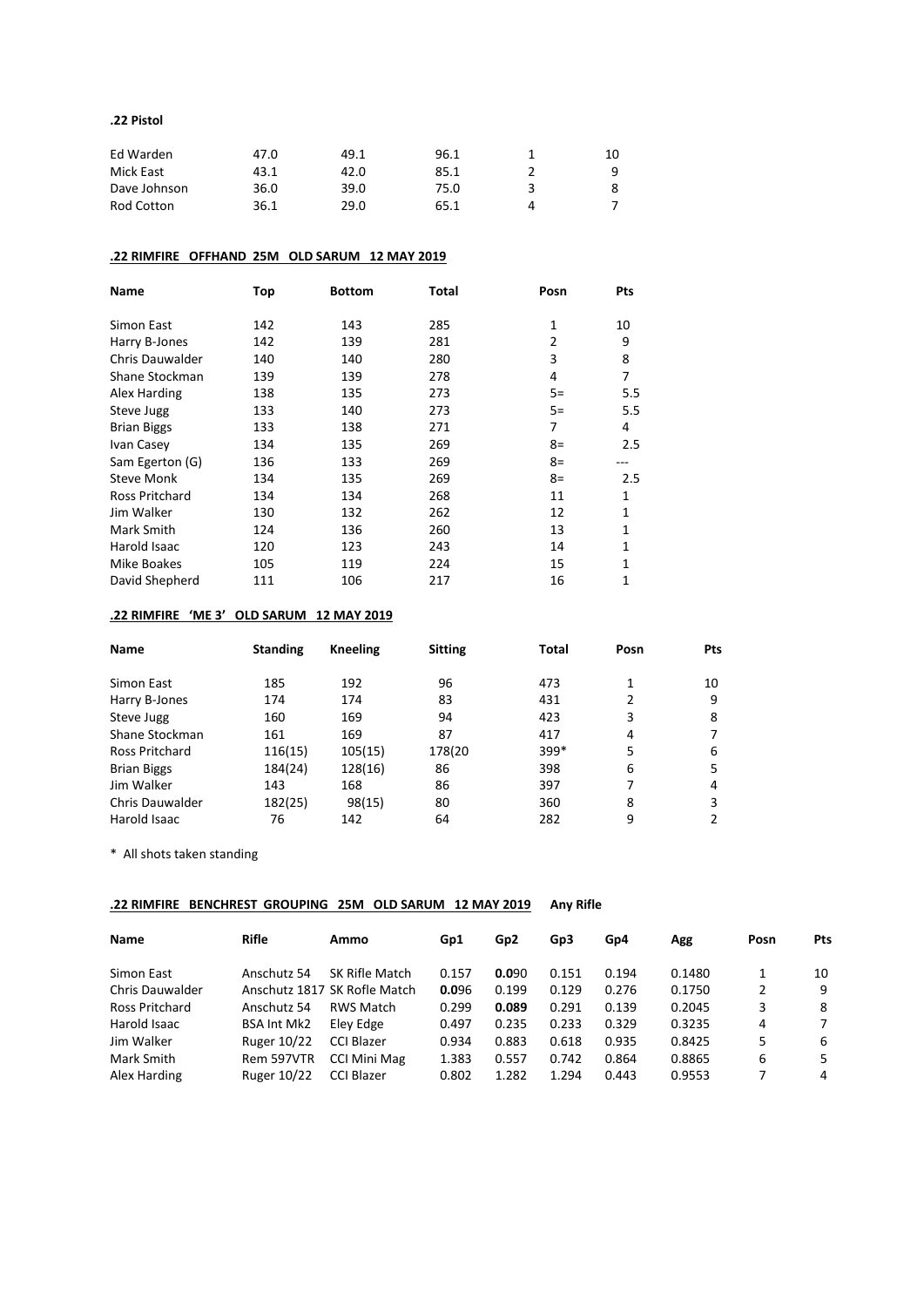# **F CLASS 1000YDS STICKLEDOWN 19 MAY 2019**

| Name                  | <b>Class</b> | <b>Rifle</b>        | <b>Calibre</b> | <b>Bullet Wt</b> | <b>Score</b> | Posn           | <b>Pts</b>              |
|-----------------------|--------------|---------------------|----------------|------------------|--------------|----------------|-------------------------|
| <b>Mick East</b>      | F/O          | Shilen DGA          | 6 Dasher       | 105              | $75.5*$      | 1              | 10                      |
| <b>Ross Pritchard</b> | F/O          | <b>Barnard</b>      | .284           | 180              | 67.2         | 2              | 9                       |
| lan Smedley           | F/TR         | <b>Barnard</b>      | .308           | 190              | 60.0         | 3              | 8                       |
| <b>Graham Downer</b>  | F/TR         | <b>RPA Quadlock</b> | .308           | 168              | 55.2         | $\overline{4}$ | 7                       |
| Paul Phillips         | F/TR         | Sabatti             | .308           | 155              | 55.0         | 5              | 6                       |
| Gary Jefferies        | F/TR         | Remington 700       | .308           | 155              | 52.0         | 6              | 5                       |
| <b>Graham Downer</b>  | F/O          | <b>RPA Quadlock</b> | .284           | 180              | 51.4         | 7              | ---                     |
| Sam Salter            | F/O          | Savage              | 6.5 Creedmor   | 139              | 50.2         | 8              | 4                       |
| Pete Smith            | F/TR         | Nesika              | .308           | 155              | 46.0         | 9              | 3                       |
| Alex Harding          | F/TR         | Remington700        | .308           | 155              | 41.0         | 10             | 2                       |
| Mark Smith            | F/TR         | TMR1                | .308           | 155              | 27.0         | 11             | $\mathbf{1}$            |
| Ross Pritchard        | F/O          | Barnard             | .284           | 180              | 73.5         |                | 2 <sup>nd</sup> attempt |
| Mark Smith            | F/TR         | TMR1                | .308           | 155              | 49.0         |                | 2 <sup>nd</sup> attempt |
| * New Club Record     |              |                     |                |                  |              |                |                         |
| F/TR                  |              |                     |                |                  |              |                |                         |
| lan Smedley           | F/TR         | <b>Barnard</b>      | .308           | 190              | 60.0         | 1              | 10                      |
| <b>Graham Downer</b>  | F/TR         | <b>RPA Quadlock</b> | .308           | 168              | 55.2         | 2              | 9                       |
| Paul Phillips         | F/TR         | Sabatti             | .308           | 155              | 55.0         | 3              | 8                       |
| Gary Jefferies        | F/TR         | Remington 700       | .308           | 155              | 52.0         | 4              | 7                       |
| Pete Smith            | F/TR         | Nesika              | .308           | 155              | 46.0         | 5              | 6                       |
| Alex Harding          | F/TR         | Remington700        | .308           | 155              | 41.0         | 6              | 5                       |
| Mark Smith            | F/TR         | TMR1                | .308           | 155              | 27.0         | 7              | 4                       |

Mark Smith F/TR TMR1 .308 155 49.0 2<sup>nd</sup> attempt

### **GALLERY RIFLE (CF) OFFHAND 25M OLD SARUM 2 JUN 2019**

| Name                     | Top | <b>Bottom</b> | Total | Posn  | Pts                     | <b>Sights</b> |
|--------------------------|-----|---------------|-------|-------|-------------------------|---------------|
| <b>Mick East</b>         | 148 | 139           | 287   | 1     | 10                      | Scope         |
| Ed Warden                | 137 | 145           | 282   | 2     | 9                       | Iron          |
| <b>Steve Mercer</b>      | 138 | 135           | 273   | 3     | 8                       | Scope         |
| <b>Matt Mercer</b>       | 141 | 131           | 272   | 4     | 7                       | Scope         |
| Rod Cotton               | 133 | 138           | 271   | $5=$  | 5.5                     | Iron          |
| <b>Steve Monk</b>        | 140 | 131           | 271   | $5=$  | 5.5                     | Iron          |
| <b>Chris Dauwalder</b>   | 136 | 134           | 270   | 7     | 4                       | Iron          |
| Dave Johnson             | 134 | 130           | 264   | 8     | 3                       | Iron          |
| <b>Steve Telfer</b>      | 125 | 133           | 258   | 9     | 2                       | Iron          |
| <b>Ross Pritchard</b>    | 115 | 131           | 246   | 10    | 1                       | Scope         |
| Peter Kiy                | 122 | 118           | 240   | 11    | 1                       | Scope         |
| <b>Brian Biggs</b>       | 120 | 118           | 238   | 12    | 1                       | Iron          |
| Harold Isaac             | 113 | 123           | 236   | $13=$ | 1                       | Scope         |
| Jim Walker               | 110 | 126           | 236   | $13=$ | 1                       | Iron          |
| Shane Stockman           | 109 | 119           | 228   | 15    | 1                       | Iron          |
| Mike Boakes              | 112 | 113           | 225   | 16    | $\mathbf{1}$            | Iron          |
| Mark Smith               | 87  | 130           | 217   | 17    | s/auto                  | Scope         |
| <b>Richard Griffiths</b> | 93  | 110           | 203   | 18    | 1                       | Iron          |
| Alex Harding             | 68  | 95            | 163   | 19    | 1                       | Iron          |
| Rod Cotton               | 131 | 131           | 262   |       | 2 <sup>nd</sup> attempt | Iron          |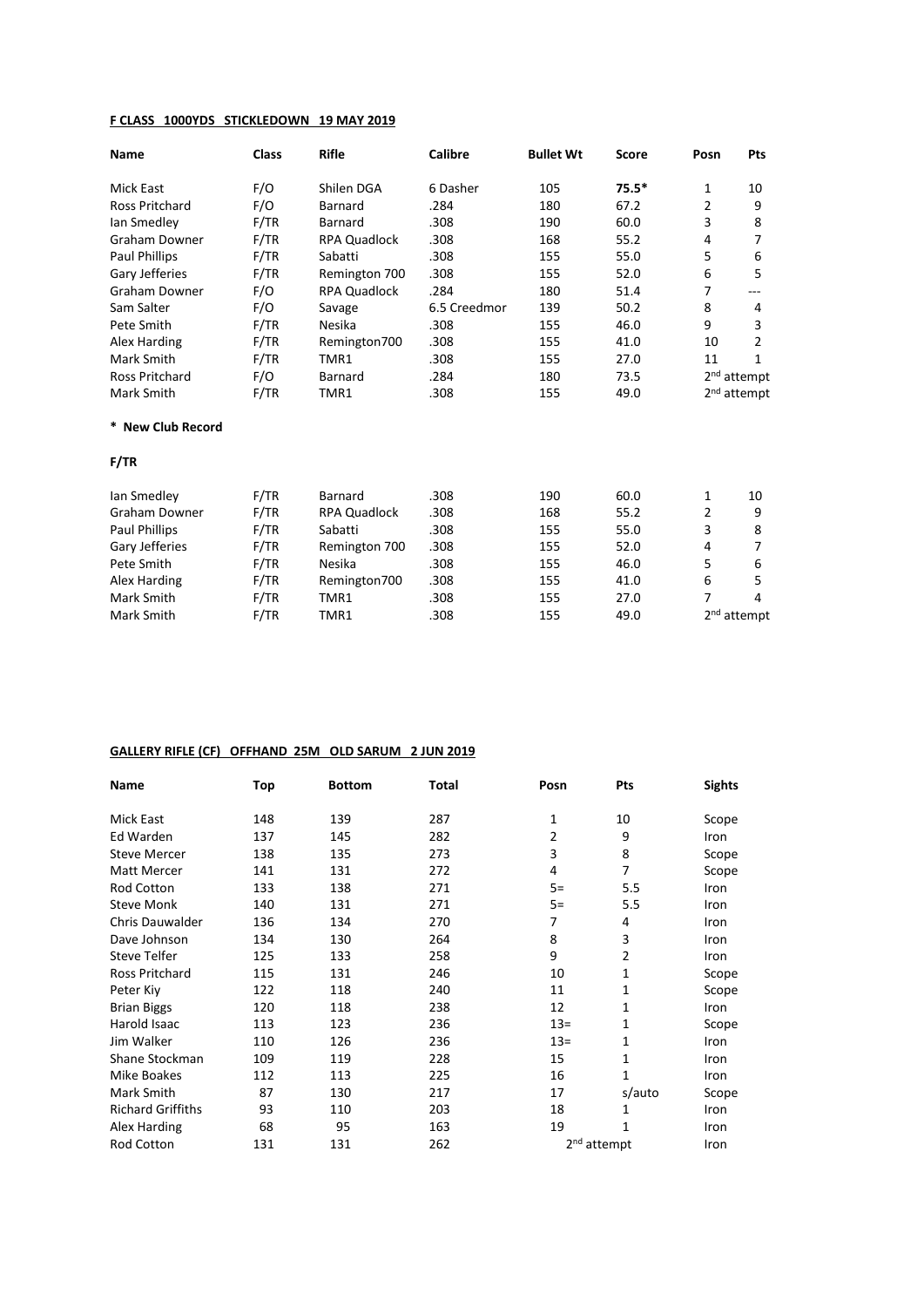### **Iron sights**

| Ed Warden                | 137 | 145 | 282 | 1     | 10                      |
|--------------------------|-----|-----|-----|-------|-------------------------|
| <b>Rod Cotton</b>        | 133 | 138 | 271 | $2 =$ |                         |
|                          |     |     |     |       | 8.5                     |
| <b>Steve Monk</b>        | 140 | 131 | 271 | $2 =$ | 8.5                     |
| Chris Dauwalder          | 136 | 134 | 270 | 4     |                         |
| Dave Johnson             | 134 | 130 | 264 | 5     | 6                       |
| Steve Telfer             | 125 | 133 | 258 | 6     | 5                       |
| <b>Brian Biggs</b>       | 120 | 118 | 238 |       | 4                       |
| Jim Walker               | 110 | 126 | 236 | 8     | 3                       |
| Shane Stockman           | 109 | 119 | 228 | 9     | $\mathcal{P}$           |
| Mike Boakes              | 112 | 113 | 225 | 10    |                         |
| <b>Richard Griffiths</b> | 93  | 110 | 203 | 11    |                         |
| Alex Harding             | 68  | 95  | 163 | 12    |                         |
| <b>Rod Cotton</b>        | 131 | 131 | 262 |       | 2 <sup>nd</sup> attempt |

### **GALLERY RIFLE (CF) 'AMERICA MATCH' OLD SARUM 2 JUN 2019**

| Name                  | <b>Top</b> | Centre | <b>Bottom</b> | <b>Total</b> | Posn           | Pts            | <b>Sights</b>  |
|-----------------------|------------|--------|---------------|--------------|----------------|----------------|----------------|
| Mick East             | 94         | 93     | 93            | 280          | $\mathbf{1}$   | 10             | Scope          |
| Ed Warden             | 89         | 95     | 92            | 276          | 2              | 9              | Iron           |
| Matt Mercer           | 92         | 91     | 80            | 263          | 3              | 8              | Scope          |
| <b>Steve Mercer</b>   | 88         | 90     | 83            | 261          | $\overline{4}$ | $\overline{7}$ | Scope          |
| <b>Rod Cotton</b>     | 93         | 75     | 84            | 252          | 5              | 6              | Iron           |
| Chris Dauwalder       | 81         | 83     | 80            | 244          | 6              | 5              | Iron           |
| <b>Steve Telfer</b>   | 86         | 83     | 71            | 240          | $\overline{7}$ | 4              | Iron           |
| Dave Johnson          | 82         | 77     | 80            | 239          | 8              | 3              | Iron           |
| Alex Harding          | 76         | 75     | 86            | 237          | 9              | $\overline{2}$ | Iron           |
| <b>Ross Pritchard</b> | 90         | 71     | 68            | 229          | 10             | 1              | Scope          |
| <b>Richard Clapp</b>  | 75         | 76     | 74            | 225          | 11             | 1              | Scope          |
| <b>Harold Isaac</b>   | 85         | 65     | 68            | 218          | 12             | 1              | Scope          |
| Shane Stockman        | 77         | 63     | 72            | 212          | 13             | 1              | Iron           |
| Jim Walker            | 61         | 57     | 82            | 200          | 14             | 1              | Iron           |
| <b>Mike Boakes</b>    | 79         | 63     | 57            | 199          | 15             | 1              | Iron           |
| Peter Kiy             | 81         | 57     | 56            | 194          | 16             | 1              | Scope          |
| <b>Mark Smith</b>     | 66         | 33     | 59            | 158          | 17             |                | s/auto Scope   |
| Iron sights           |            |        |               |              |                |                |                |
| Ed Warden             | 89         | 95     | 92            | 276          | 1              | 10             |                |
| <b>Rod Cotton</b>     | 93         | 75     | 84            | 252          | $\overline{2}$ | 9              |                |
| Chris Dauwalder       | 81         | 83     | 80            | 244          | 3              | 8              |                |
| <b>Steve Telfer</b>   | 86         | 83     | 71            | 240          | 4              | 7              |                |
| Dave Johnson          | 82         | 77     | 80            | 239          | 5              | 6              |                |
| Alex Harding          | 76         | 75     | 86            | 237          | 6              | 5              |                |
| Shane Stockman        | 77         | 63     | 72            | 212          | $\overline{7}$ | 4              |                |
| Jim Walker            | 61         | 57     | 82            | 200          | 8              | 3              |                |
| <b>Mike Boakes</b>    | 79         | 63     | 57            | 199          | 9              | $\overline{2}$ |                |
| .22 Pistol            |            |        |               |              |                |                |                |
| Chris Dauwalder       | 84         | 72     | 41            | 197          | 1              | 10             | <b>Red Dot</b> |
| Dave Johnson          | 49         | 65     | 73            | 187          | $\overline{2}$ | 9              | <b>Red Dot</b> |
| <b>Rod Cotton</b>     | 37         | 73     | 65            | 175          | 3              | 8              | Iron           |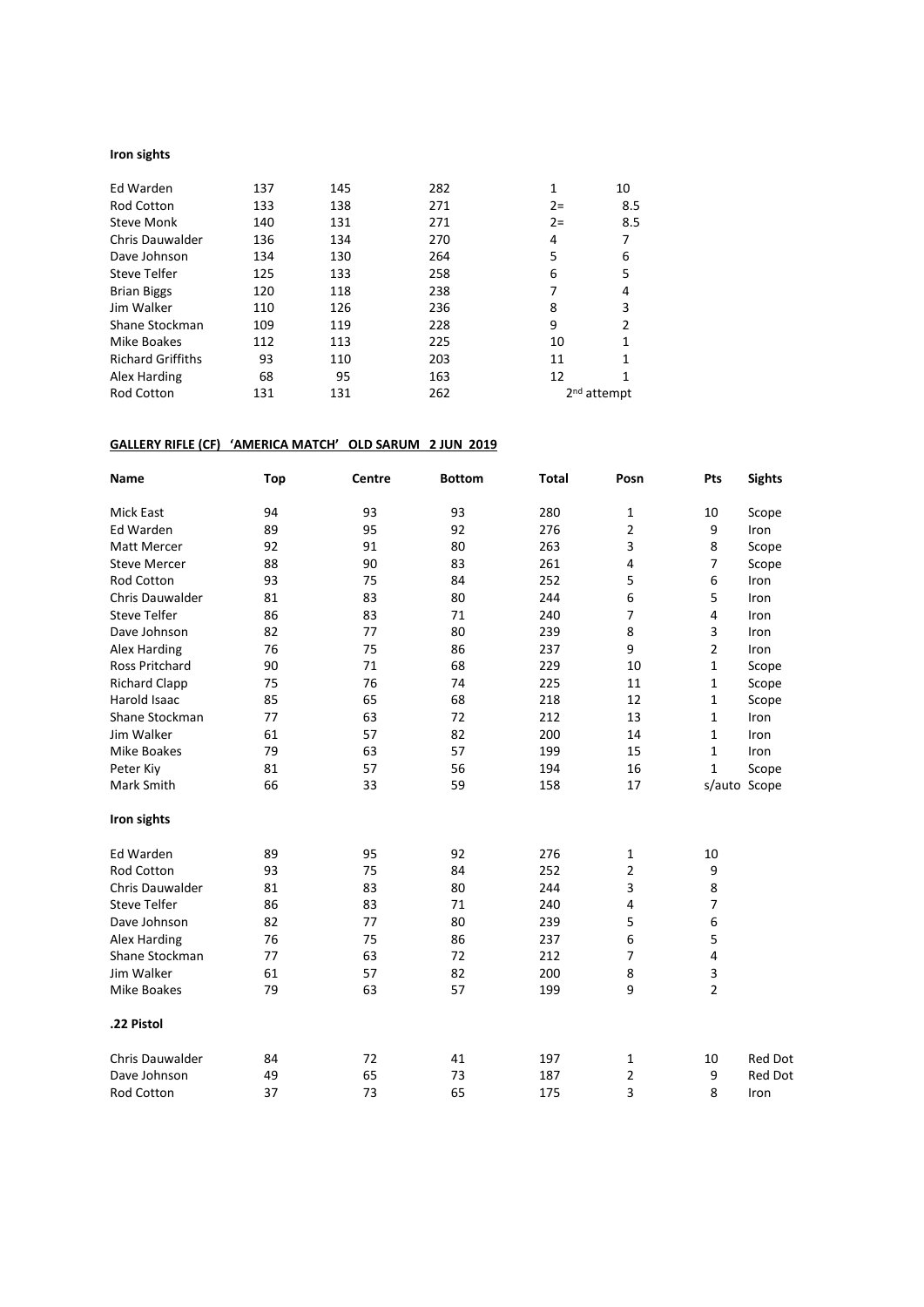### **.22 RIMFIRE OFFHAND 25M OLD SARUM 9 JUN 2019**

| Name                   | Top | <b>Bottom</b> | Total | Posn                    | Pts | <b>Sights</b>  |
|------------------------|-----|---------------|-------|-------------------------|-----|----------------|
| Simon East             | 145 | 147           | 292   | 1                       | 10  | Scope          |
| <b>Mick East</b>       | 144 | 147           | 291   | 2                       | 9   | Scope          |
| <b>Chris Dauwalder</b> | 141 | 136           | 277   | 3                       | 8   | Scope          |
| Ross Pritchard         | 137 | 137           | 274   | 4                       | 7   | Scope          |
| Rod Cotton             | 135 | 134           | 269   | $5=$                    | 5.5 | Scope          |
| <b>Steve Monk</b>      | 132 | 137           | 269   | $5=$                    | 5.5 | Iron           |
| Phillip Ludgate        | 133 | 132           | 265   | 7                       | 4   | <b>Red Dot</b> |
| Dave Johnson           | 129 | 134           | 263   | 8                       | 3   | Scope          |
| Shane Stockman         | 128 | 133           | 261   | 9                       | 2   | Scope          |
| Gary Jefferies         | 129 | 131           | 260   | 10                      | 1   | Scope          |
| <b>Richard Clapp</b>   | 131 | 126           | 257   | 11                      | 1   | Scope          |
| Jim Walker             | 131 | 124           | 255   | 12                      | 1   | Scope          |
| Peter Kiy              | 129 | 123           | 252   | 13                      | 1   | Scope          |
| <b>Brian Biggs</b>     | 126 | 124           | 250   | 14                      | 1   | Scope          |
| <b>Steve Winder</b>    | 120 | 128           | 248   | 15                      | 1   | Scope          |
| Mark Smith             | 126 | 118           | 244   | 16                      | 1   | Iron           |
| Harold Isaac           | 118 | 116           | 234   | 17                      | 1   | Scope          |
| <b>Mike Boakes</b>     | 108 | 114           | 222   | 18                      | 1   | Iron           |
| Andrea Rankin          | 102 | 102           | 204   | 19                      | 1   | Scope          |
| Rod Cotton             | 133 | 138           | 271   | 2 <sup>nd</sup> attempt |     | Scope          |

### **.22 RIMFIRE 'TIMED & PRECISION 1' OLD SARUM 9 JUN 2019**

| <b>Name</b>            | <b>P1</b> | P <sub>2</sub> | P <sub>3</sub> | Total  | Posn | Pts          | <b>Sights</b> |
|------------------------|-----------|----------------|----------------|--------|------|--------------|---------------|
| <b>Mick East</b>       | 119.5     | 116.4          | 60.3           | 295.12 | 1    | 10           | Scope         |
| Dave Johnson           | 11.2      | 116.3          | 58.0           | 293.5  | 2    | 9            | Scope         |
| <b>Chris Dauwalder</b> | 115.2     | 117.2          | 60.4           | 292.8  | 3    | 8            | Scope         |
| Shane Stockman         | 112.1     | 118.3          | 58.2           | 288.6  | 4    | 7            | Scope         |
| Sam Salter             | 113.2     | 115.2          | 59.4           | 287.8  | 5    | 6            | Scope         |
| Simon East             | 118.6     | 108.3          | 60.3           | 286.12 | 6    | 5            | Scope         |
| <b>Ross Pritchard</b>  | 114.2     | 113.1          | 59.2           | 286.5  | 7    | 4            | Scope         |
| Gary Jefferies         | 110.2     | 115.6          | 56.1           | 281.9  | 8    | 3            | Scope         |
| Adrian Cross (G)       | 107.1     | 108.1          | 58.1           | 273.3  | 9    | ---          | Red Dot       |
| Peter Kiy              | 103.0     | 112.1          | 58.0           | 273.1  | 10   | 2            | Scope         |
| <b>Rod Cotton</b>      | 116.3     | 117.3          | 39.1           | 272.7  | 11   | 1            | Scope         |
| <b>Steve Monk</b>      | 97.0      | 113.1          | 60.3           | 270.4  | 12   | 1            | <b>Iron</b>   |
| Jim Walker             | 107.1     | 101.1          | 57.1           | 265.3  | 13   | 1            | Scope         |
| <b>Brian Biggs</b>     | 100.0     | 106.1          | 52.0           | 258.1  | 14   | 1            | Scope         |
| Harold Isaac           | 101.0     | 102.0          | 53.1           | 256.1  | 15   | $\mathbf{1}$ | Scope         |
| Marlon Cross (G)       | 90.0      | 102.0          | 54.1           | 246.3  | 16   | ---          | Red Dot       |

### **.22 RIMFIRE BENCHREST GROUPING 25M OLD SARUM 9 JUN 2019 Any Rifle**

| Name                   | Rifle                    | Ammo                    | Gp1   | Gp <sub>2</sub> | Gp3   | Gp4   | Agg    | Posn | <b>Pts</b> |
|------------------------|--------------------------|-------------------------|-------|-----------------|-------|-------|--------|------|------------|
| Mick East              | <b>BSA Int Mk2</b>       | SK Rifle Match          | 0.168 | 0.061           | 0.145 | 0.250 | 0.1560 | 1    | 10         |
| Simon East             | Anschutz 54              | SK Flatnose Match 0.192 |       | 0.227           | 0.191 | 0.206 | 0.2038 | 2    | 9          |
| Ross Pritchard         | Anschutz 54              | SК                      | 0.181 | 0.341           | 0.149 | 0.172 | 0.2108 | 3    | 8          |
| <b>Chris Dauwalder</b> | Anschutz 1817 Eley Match |                         | 0.198 | 0.157           | 0.189 | 0.326 | 0.2175 | 4    | 7          |
| Steve Winder           | Anschutz 64              | <b>RWS R100</b>         | 0.459 | 0.255           | 0.346 | 0.321 | 0.3453 | 5    | 6          |
| Peter Kiy              | Anschutz 54              | <b>RWS Subsonic</b>     | 0.440 | 0.393           | 0.379 | 0.281 | 0.3733 | 6    | 5          |
| <b>Phillip Ludgate</b> |                          |                         | 0.447 | 0.243           | 0.276 | 0.528 | 0.3735 | 7    | 4          |
| Mark Smith             | Anschutz 54              | <b>CCI Subsonic</b>     | 0.298 | 0.444           | 0.551 | 0.859 | 0.5380 | 8    | 3          |
| Ivan Casey             | Anschutz 54              | <b>CCI Blazer</b>       | 0.636 | 0.514           | 0.473 | 0.899 | 0.6305 | 9    | 2          |
| Jim Walker             |                          |                         | 0.770 | 0.674           | 0.613 | 0.544 | 0.6503 | 10   | 1          |